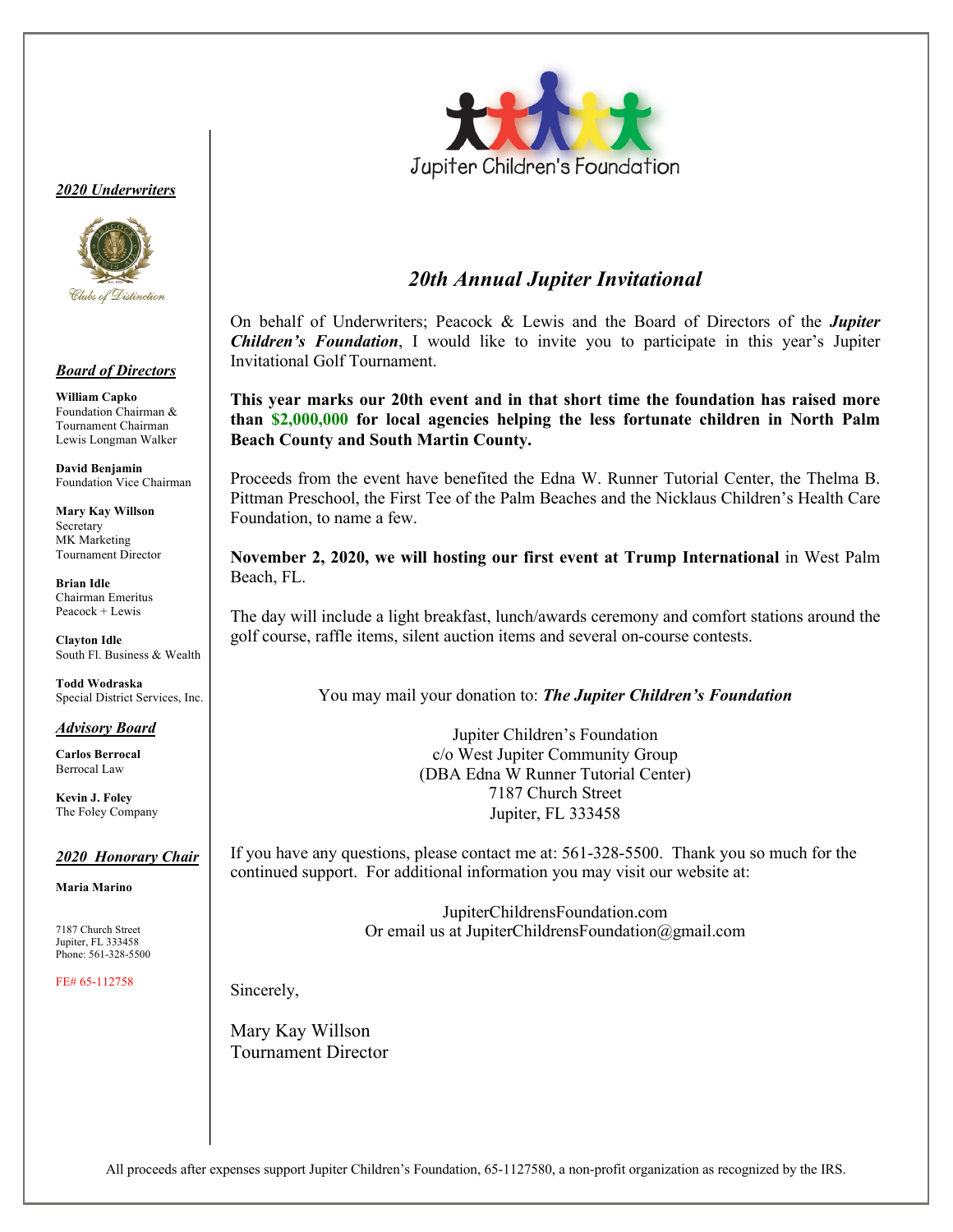*Please join us for the Annual Jupiter Invitational Golf Tournament At*

*Trump International Golf Club 3505 Summit Boulevard West Palm Beach, FL 33406*

*To Benefit*



 **William Capko David Benjamin Foundation Chairman Foundation Vice Chairman**

**Chairman Emeritus Honorary Chair** 

**Brian Idle Maria Marino** 

| $7:30$ am to 8:45 am: | <b>Registration, Practice and Raffle Ticket Sales</b>   |
|-----------------------|---------------------------------------------------------|
| $8:45$ am:            | <b>Announcements and Check Presentation</b>             |
| $9:00 \text{ am}:$    | <b>Shotgun Start</b>                                    |
| $1:30 \text{ pm}$ :   | Lunch, Raffle, Silent Auction and Awards following play |

**Underwriter - \$10,000 (2 teams) or \$6,000 (1 team)**

Special Recognition throughout the Event, Full Page Logo in the Program and Two Tee Signs Logo Goody Bag Item One Underwriter Gift

#### **Sponsor - \$4,000**

One Foursome One Tee Sign Four Player Gift Bags Logo in Program

#### **Tee Sponsor - \$300 or Two Tee Signs for \$500**

Tee Sign(s) Name in Program

#### **Auction/Raffle Sponsor**

Name in Program *Jupiter Children's Foundation, 7187 Church Street, Jupiter, FL 333458*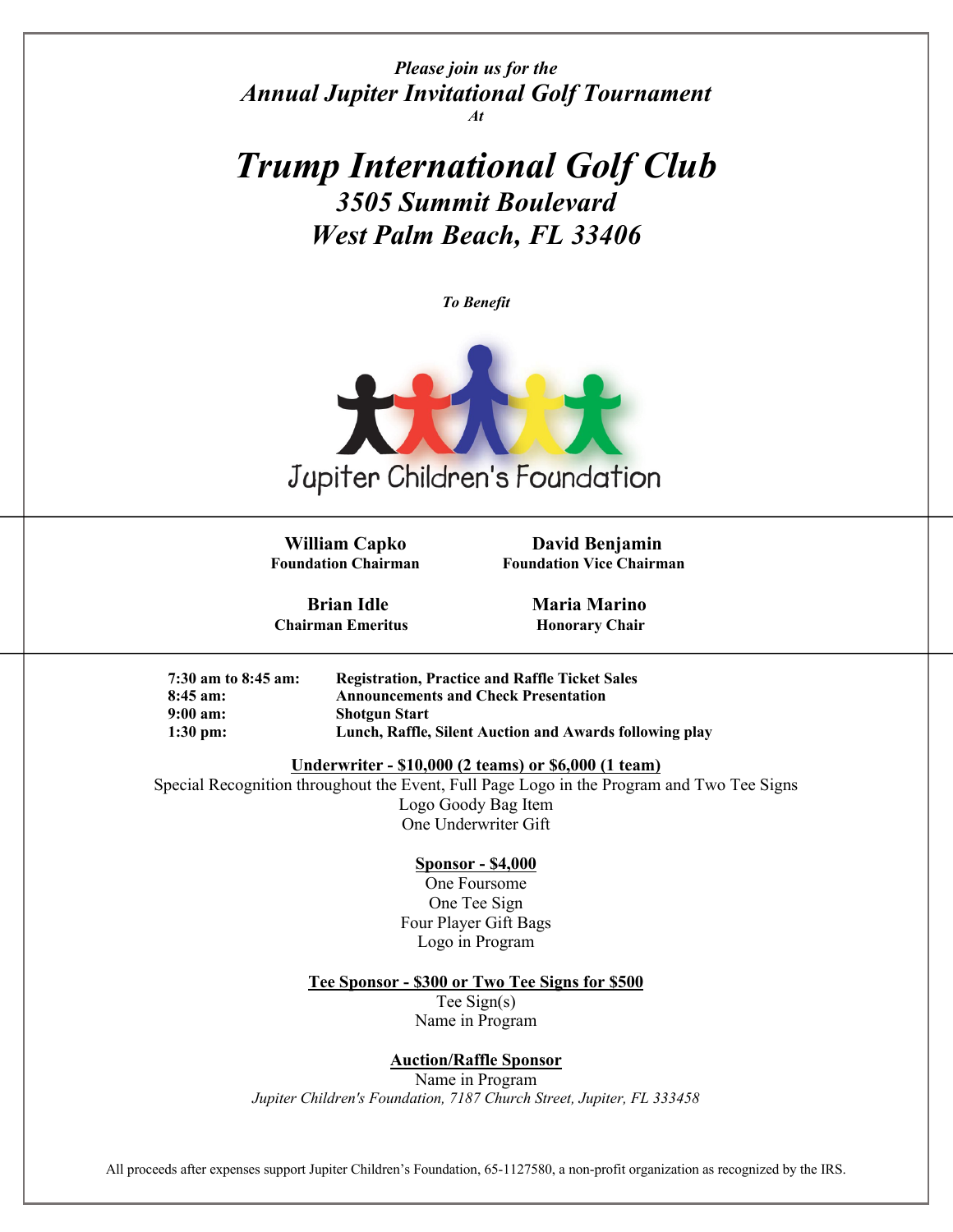| Jupiter Children's Foundation                                                                                                                                                                                                  |
|--------------------------------------------------------------------------------------------------------------------------------------------------------------------------------------------------------------------------------|
| Underwriter Invoice \$10,000 (two teams)                                                                                                                                                                                       |
| <b>Includes Two Teams and Eight Goody Bags</b>                                                                                                                                                                                 |
|                                                                                                                                                                                                                                |
|                                                                                                                                                                                                                                |
|                                                                                                                                                                                                                                |
|                                                                                                                                                                                                                                |
|                                                                                                                                                                                                                                |
|                                                                                                                                                                                                                                |
| Fax Number: New York Changes and Security and Security and Security and Security and Security and Security and Security and Security and Security and Security and Security and Security and Security and Security and Securit |
| Memo:                                                                                                                                                                                                                          |
| Thank you for your participation in this year's Jupiter Invitational. We can't do it without you.                                                                                                                              |
| Mary Kay                                                                                                                                                                                                                       |
| <b>Mary Kay Willson, Tournament Director</b>                                                                                                                                                                                   |
| Please make your \$10,000 Team sponsorship check payable to                                                                                                                                                                    |
| the Jupiter Children's Foundation and mail to:                                                                                                                                                                                 |
| Jupiter Children's Foundation                                                                                                                                                                                                  |
| c/o West Jupiter Community Group                                                                                                                                                                                               |
| (DBA Edna W Runner Tutorial Center)                                                                                                                                                                                            |
| 7187 Church Street<br>Jupiter, FL 333458                                                                                                                                                                                       |
|                                                                                                                                                                                                                                |
| Phone: 561-328-5500                                                                                                                                                                                                            |
| All underwriters are to also include 1 item for each of the 100 goody bags.                                                                                                                                                    |
|                                                                                                                                                                                                                                |
|                                                                                                                                                                                                                                |
|                                                                                                                                                                                                                                |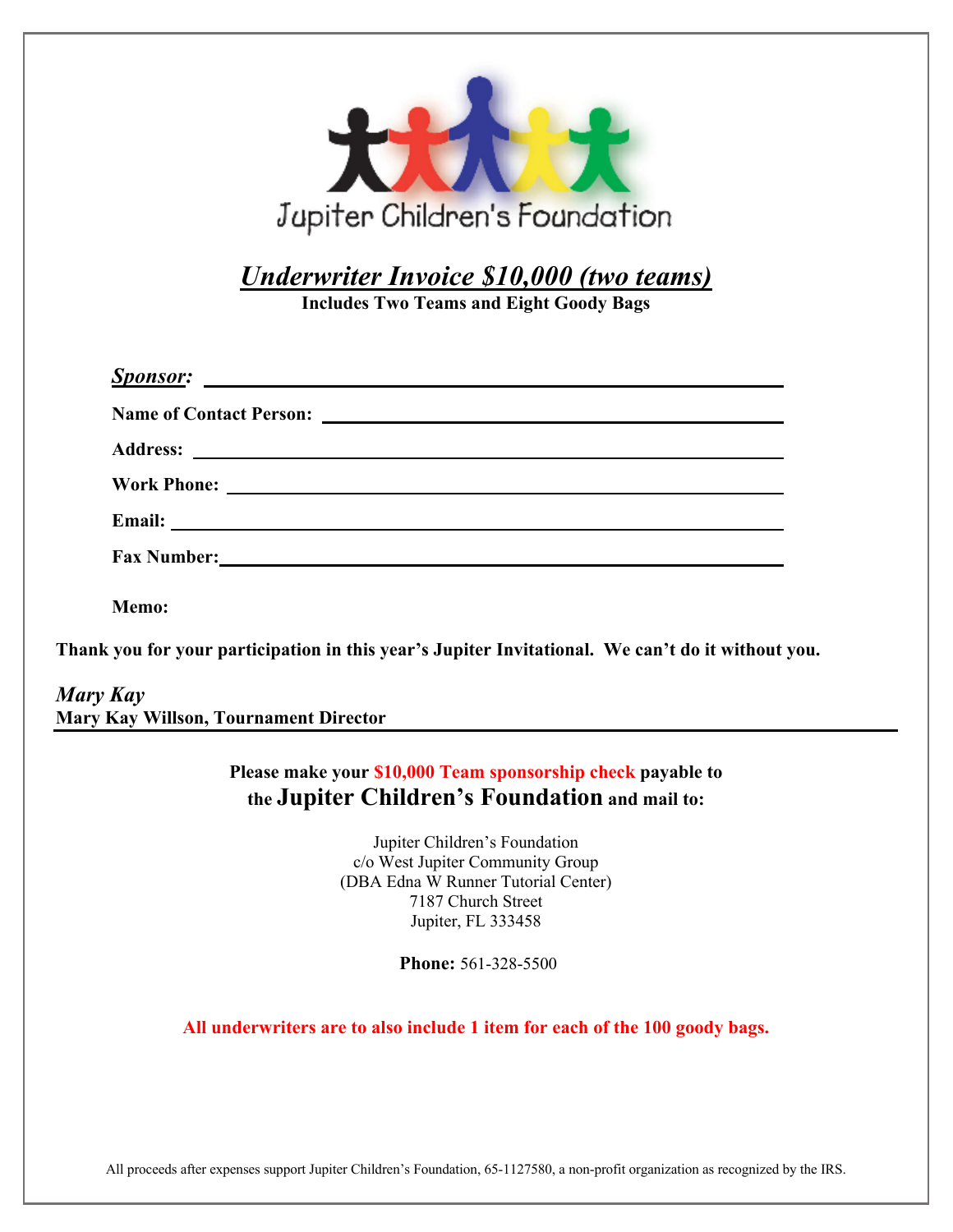| Jupiter Children's Foundation                                                                                                                                                                                                 |  |
|-------------------------------------------------------------------------------------------------------------------------------------------------------------------------------------------------------------------------------|--|
| \$6,000 (one team)Underwriter Invoice<br><b>Includes One Team and Four goody bags</b>                                                                                                                                         |  |
|                                                                                                                                                                                                                               |  |
|                                                                                                                                                                                                                               |  |
|                                                                                                                                                                                                                               |  |
|                                                                                                                                                                                                                               |  |
|                                                                                                                                                                                                                               |  |
| Fax Number: National Contract of the Contract of the Contract of the Contract of the Contract of the Contract of the Contract of the Contract of the Contract of the Contract of the Contract of the Contract of the Contract |  |
| Memo:                                                                                                                                                                                                                         |  |
| Thank you for your participation in this year's Jupiter Invitational. We can't do it without you.                                                                                                                             |  |
| Mary Kay<br>Mary Kay Willson, Tournament Director                                                                                                                                                                             |  |

**Please make your \$6,000 Single Team sponsorship made payable to the Jupiter Children's Foundation and mail it to:**

> Jupiter Children's Foundation c/o West Jupiter Community Group (DBA Edna W Runner Tutorial Center) 7187 Church Street Jupiter, FL 333458

> > **Phone:** 561-328-5500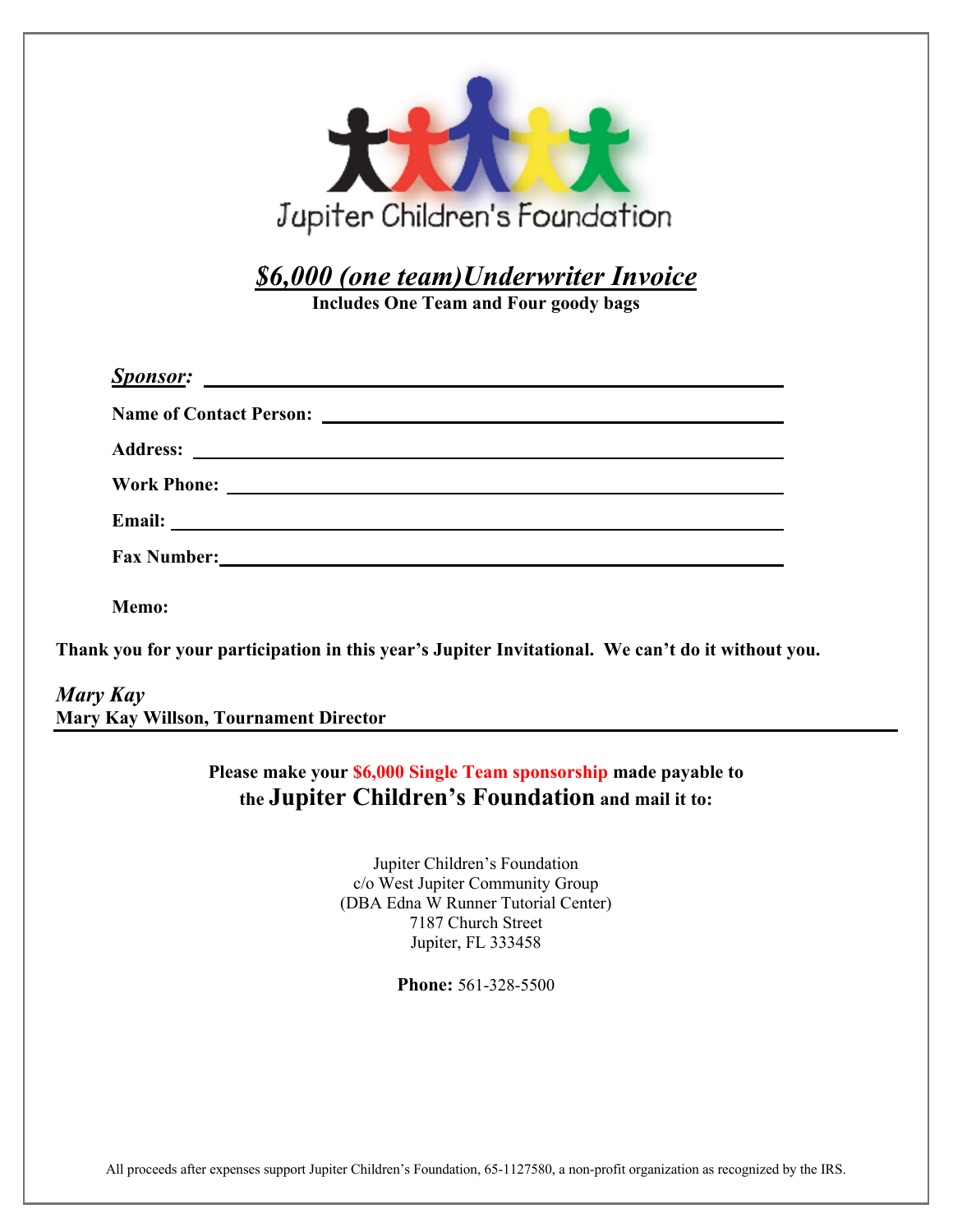| Jupiter Children's Foundation                                                                     |
|---------------------------------------------------------------------------------------------------|
| \$4,000 Single Team Invoice<br><b>Includes One Team and Four goody bags</b>                       |
|                                                                                                   |
|                                                                                                   |
|                                                                                                   |
|                                                                                                   |
|                                                                                                   |
|                                                                                                   |
| Memo:                                                                                             |
| Thank you for your participation in this year's Jupiter Invitational. We can't do it without you. |
| Mary Kay<br><b>Mary Kay Willson, Tournament Director</b>                                          |

**Please make your \$4,000 Single Team sponsorship made payable to the Jupiter Children's Foundation and mail it to:**

> Jupiter Children's Foundation c/o West Jupiter Community Group (DBA Edna W Runner Tutorial Center) 7187 Church Street Jupiter, FL 333458

> > **Phone:** 561-328-5500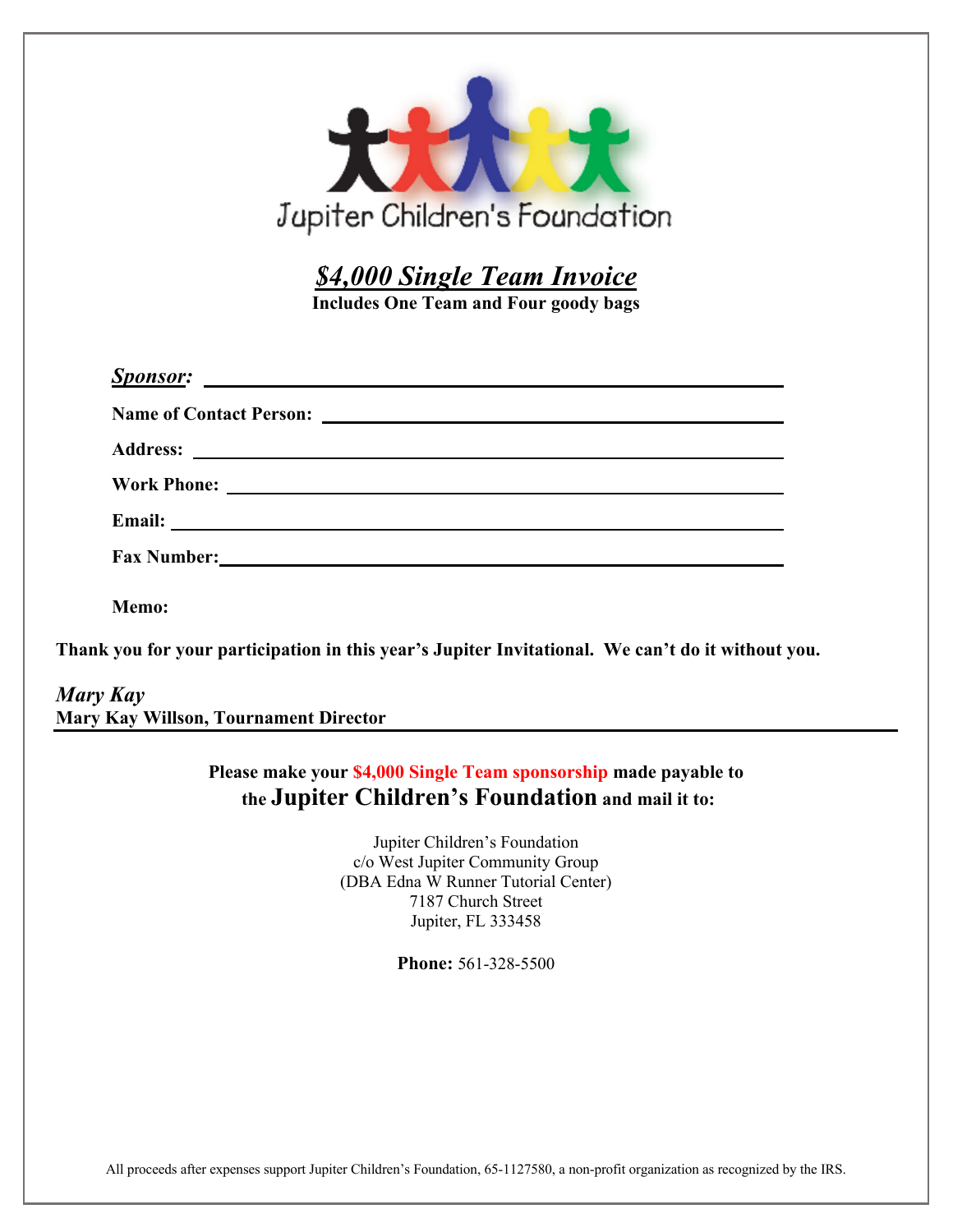## *Registration Form*

|                                                                                                                                                                                                | <b>Sponsor:</b> <u>Sponsor</u> :                                                                                       |  | <i>(as you would like on tee sign)</i> |
|------------------------------------------------------------------------------------------------------------------------------------------------------------------------------------------------|------------------------------------------------------------------------------------------------------------------------|--|----------------------------------------|
|                                                                                                                                                                                                |                                                                                                                        |  |                                        |
|                                                                                                                                                                                                |                                                                                                                        |  |                                        |
|                                                                                                                                                                                                | Cell #: $\qquad \qquad \qquad$ Email: $\qquad \qquad$ Email: $\qquad \qquad$                                           |  |                                        |
|                                                                                                                                                                                                | Handicap: Shirt Size: (Men's) S M L XL XXL (Ladies') S M L XL                                                          |  |                                        |
|                                                                                                                                                                                                |                                                                                                                        |  |                                        |
|                                                                                                                                                                                                |                                                                                                                        |  |                                        |
| <u> 1999 - Johann Harry Harry Harry Harry Harry Harry Harry Harry Harry Harry Harry Harry Harry Harry Harry Harry</u><br>Cell #: $\qquad \qquad$ Email: $\qquad \qquad$ Email: $\qquad \qquad$ |                                                                                                                        |  |                                        |
|                                                                                                                                                                                                | Handicap: Shirt Size: (Men's) S M L XL XXL (Ladies') S M L XL                                                          |  |                                        |
|                                                                                                                                                                                                |                                                                                                                        |  |                                        |
|                                                                                                                                                                                                |                                                                                                                        |  |                                        |
|                                                                                                                                                                                                | Cell #: $\qquad \qquad$ Email: $\qquad \qquad$ Email: $\qquad \qquad$                                                  |  |                                        |
|                                                                                                                                                                                                | Handicap: Shirt Size: (Men's) S M L XL XXL (Ladies') S M L XL                                                          |  |                                        |
|                                                                                                                                                                                                |                                                                                                                        |  |                                        |
|                                                                                                                                                                                                |                                                                                                                        |  |                                        |
|                                                                                                                                                                                                | <u> 1989 - Andrea Santana, amerikana amerikana amerikana amerikana amerikana amerikana amerikana amerikana amerika</u> |  |                                        |
|                                                                                                                                                                                                |                                                                                                                        |  |                                        |
|                                                                                                                                                                                                | Shirt Size: (Men's) S M L XL XXL (Ladies') S M L XL                                                                    |  |                                        |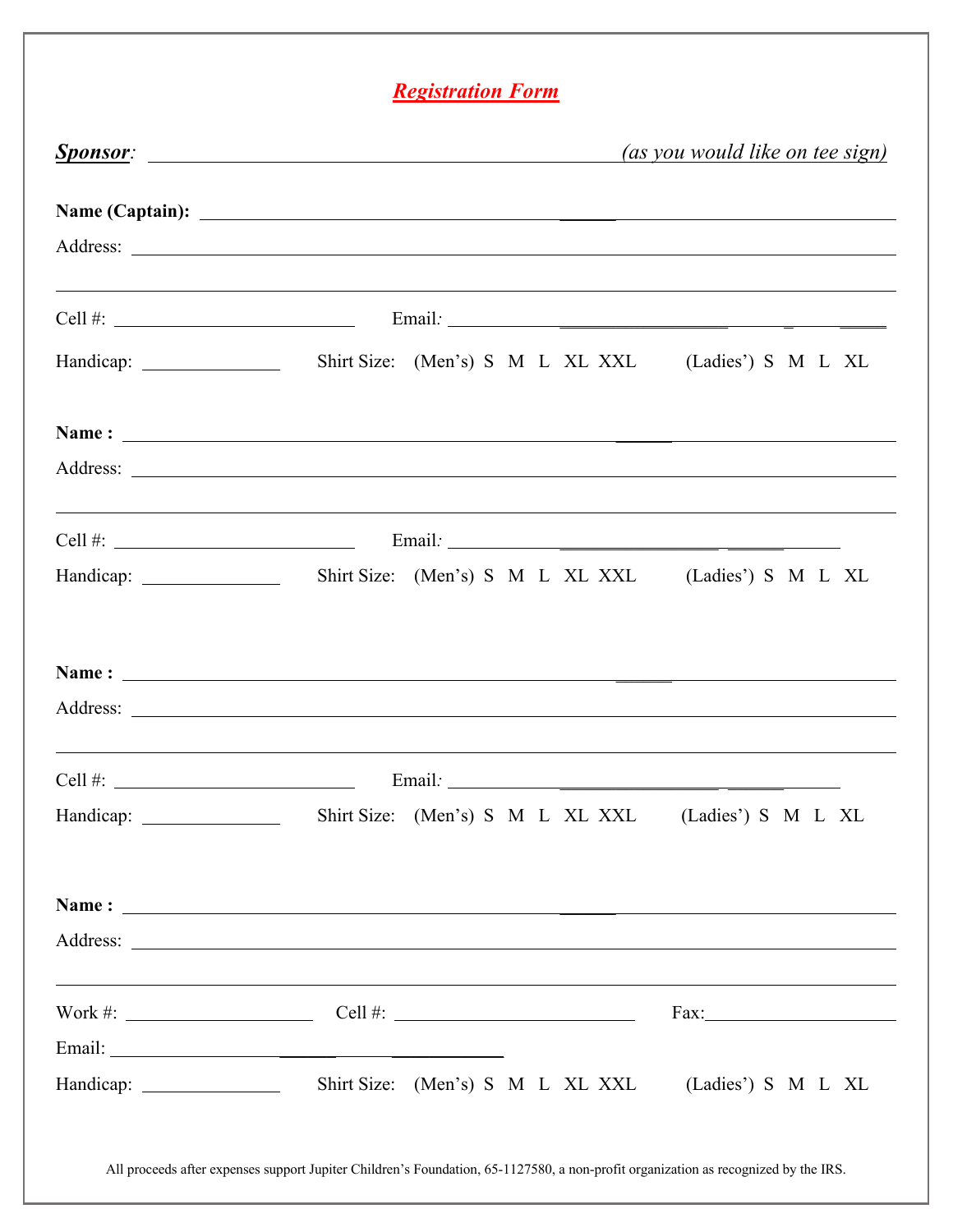

## *\$300 Tee Sign Sponsorship or \$500 for Two Signs*

|          | Email: No. 2014 19:30 and 2014 19:30 and 2014 19:30 and 2014 19:30 and 2014 19:30 and 2014 19:30 and 2014 19:30 |
|----------|-----------------------------------------------------------------------------------------------------------------|
|          |                                                                                                                 |
|          | Memo:                                                                                                           |
|          | Thank you for your participation in this year's Jupiter Invitational. We can't do it without you.               |
| Mary Kay |                                                                                                                 |
|          | <b>Mary Kay Willson, Tournament Director</b>                                                                    |

**Please make your Tee Sign Sponsorship check made payable to: the Jupiter Children's Foundation and mail to:**

> Jupiter Children's Foundation c/o West Jupiter Community Group (DBA Edna W Runner Tutorial Center) 7187 Church Street Jupiter, FL 333458

> > **Phone:** 561-328-5500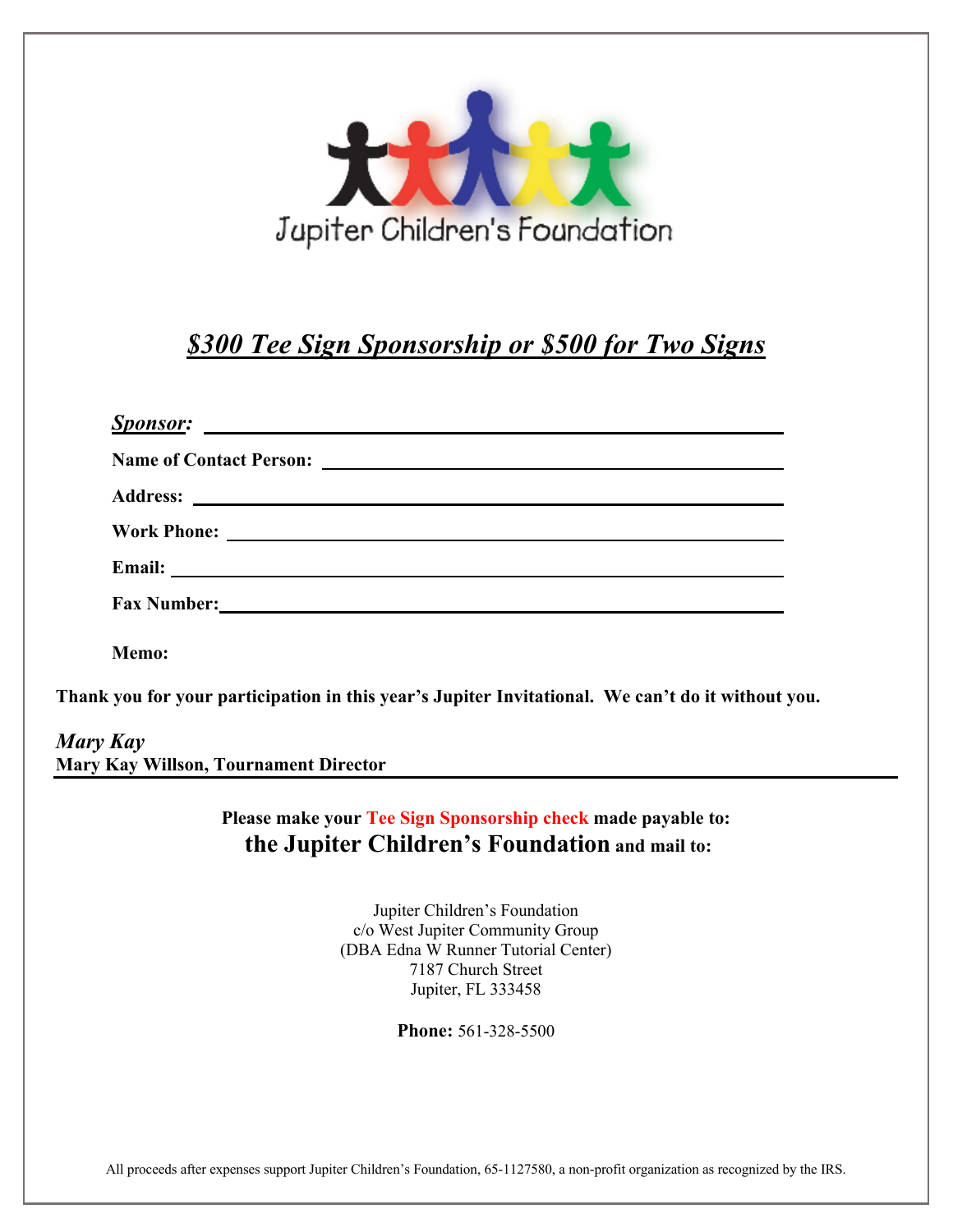

## *Silent Auction / Raffle Item Donation*

| <b>ITEM DESCRIPTION:</b> |  |  |
|--------------------------|--|--|
|                          |  |  |
|                          |  |  |
|                          |  |  |
|                          |  |  |
|                          |  |  |
| <b>Email:</b>            |  |  |

#### *Donated items will be listed in Tournament Program*

**If you would like to make a donation, please make your check payable to the Jupiter Children's Foundation and mail to:**

> Jupiter Children's Foundation c/o West Jupiter Community Group (DBA Edna W Runner Tutorial Center) 7187 Church Street Jupiter, FL 333458

> > **Phone:** 561-328-5500